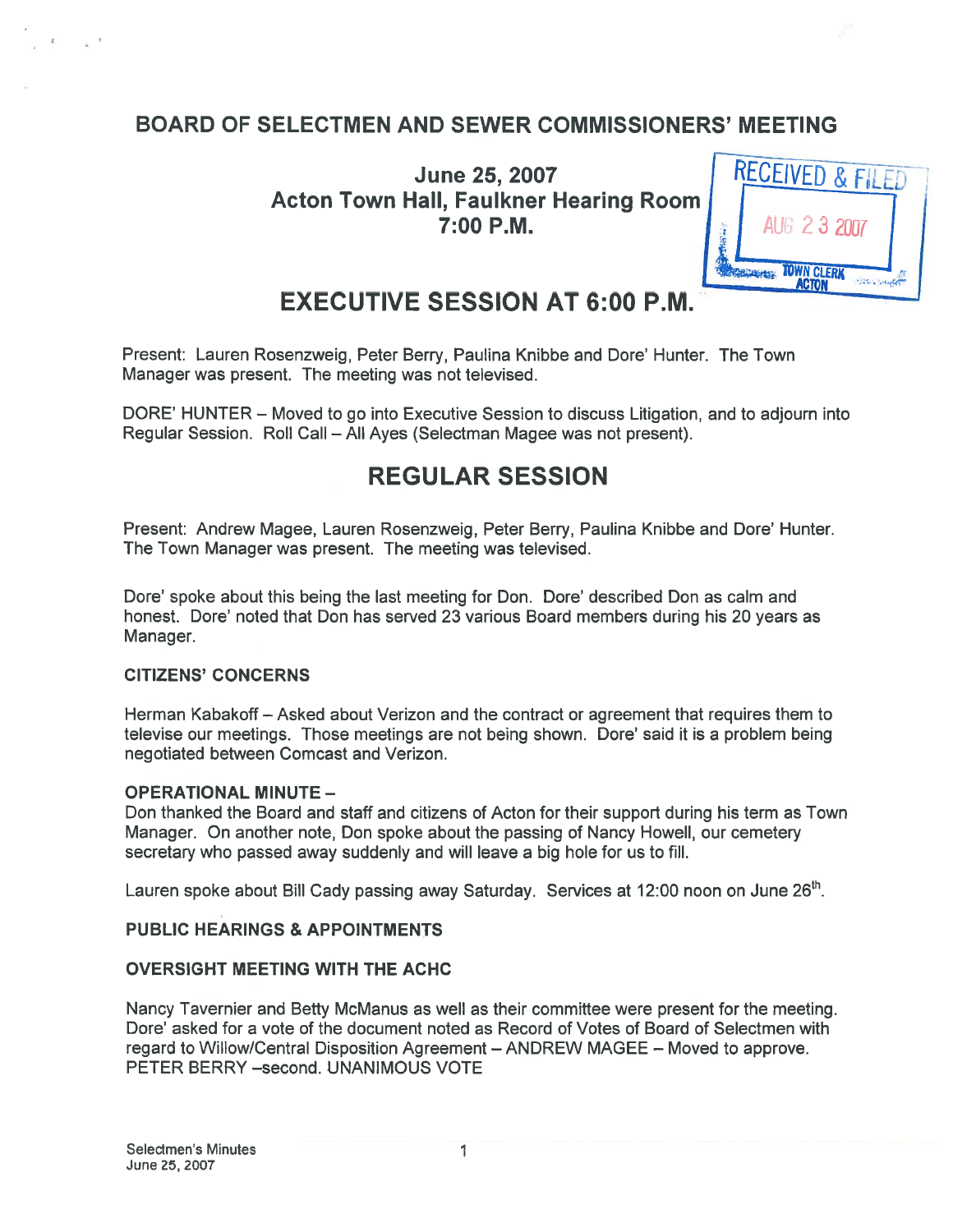Nancy said that this oversight meeting is to let us know what they have been doing and their needs. Nancy thanked Lauren for her excellent Liaison duties. They would like to have the membership increased to 7 members and 3 associates.

Nancy spoke about their work. They are involved with affordable and low income home ownership. She thanked David Banner for his legal contribution.

Nancy talked about the condo buy downs with CPA funds. They have developed <sup>a</sup> ready buyer list.

Davis Place, Madison Place and Blanchard Place are 4OBs. They are preparing the notice for Blanchard Place lottery.

Non-40B units at Robbins Brook need <sup>a</sup> higher allowance of asset levels for the <sup>55</sup> <sup>p</sup>lus residents. \$50,000 is not working it is too low.

Ellsworth Village units for <sup>55</sup> and over. They hope to have the lottery in the fall.

Somerset at Wampus Ave. ACHC will have three units to sell.

Nancy spoke about the duties of ACHC increasing and noted that she is working 20 hours at home. Nancy feels that they will need more help from Planning Department.

Nancy said that ACHC is an Advocate for housing for hard working people.

The Board thanked them for their hard work and efforts to provide affordable housing.

#### ASSABET RIVER RAILTRAIL (AART) CONCEPTUAL DESIGN FOR CROSSING THE COMMUTER RAIL LINE

Roland Bartl spoke about the potential issues with regar<sup>d</sup> to this site. The Consultant presented several options regarding bridging to ge<sup>t</sup> to the parking lot on Central Street. Dore' thanked them for addressing the issues from the last meeting.

Ann Forbes asked about the bridge design. They have been looking at options for the bridge design.

Lauren said that Option C was outstanding. Lauren asked that they consult with the HDC about the bridge materials.

Paulina asked about the possibility of taking the bike racks from the Commuter Lot and moving them to the end of the trail at the Rail Road Street Parking lot and have it be the end of the bike trail at that point.

Roland said there might be <sup>a</sup> higher need of bike lockers, and you will lose parking spots with the installation of Bike Lockers.

Dore' preferred the sweeping alternative. Dore' noted the land on Rail Road Street is not owned by the Town, it is owned by the MBTA.

 $\mathcal{R} = \mathcal{R} = \mathcal{R}$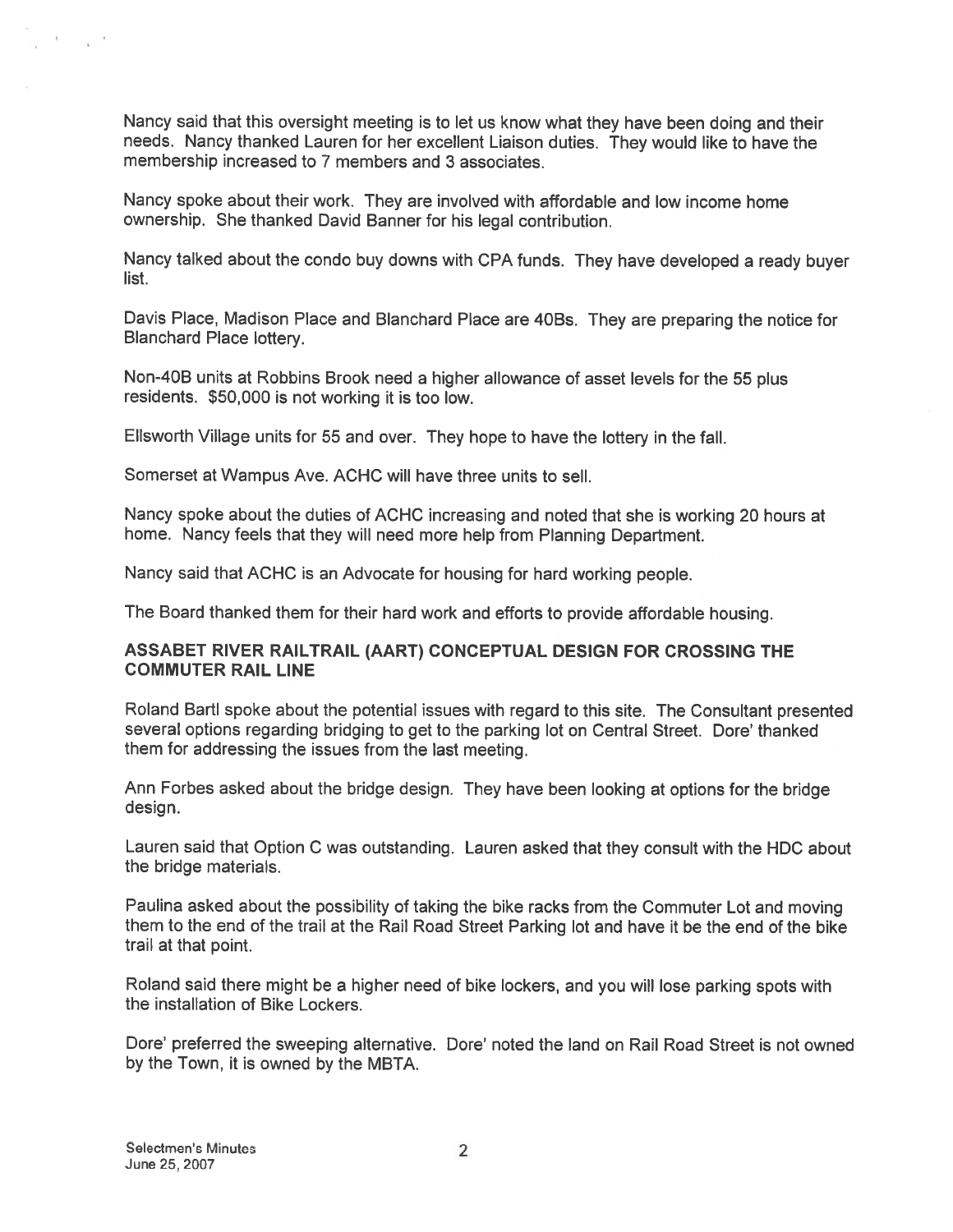Roland asked if the Board could make <sup>a</sup> decision on this at this meeting so that he could bring it to MassHighway. ANDREW MAGEE -Moved to suppor<sup>t</sup> the Plan on the South side of the Maple Street that we adopt the sweeping outline as shown today and the crossing of Maple Street. LAUREN ROSENZWEIG - second. Peter offered an amendment to leave options open. Andy said this is <sup>a</sup> vote for guidance only.

Paulina spoke about the switch backs on the North side and expresse<sup>d</sup> concern that and we will have <sup>a</sup> problem with losing parking spots. She wonders if we have to attach to the Train Station to ge<sup>t</sup> this funded.

Dore' noted that the Ramp B with the switch backs was not a good idea.

Andy commented that this is more <sup>a</sup> commuter path than <sup>a</sup> leisure path.

#### 408 PROJECT IN CONCORD, ESSCO LAND OFF SUDBURY ROAD IN ACTON

The proponen<sup>t</sup> is referred to Alexon in Concord. The developer gave an overview of the propose<sup>d</sup> project. The site <sup>p</sup>lan is very preliminary at this point. They have made the first step at MassHousing for <sup>a</sup> site eligibility letter and will file for <sup>a</sup> Comprehensive Permit in August. They will have <sup>a</sup> self contained septic system and leach fields. They have discussed Sudbury Road in meetings with departments from Acton.

Andy asked about the improvements for traffic. Paulina asked several questions about the traffic and measurements of other intersections that will be impacted. The developer said that he knew of the Sudbury Road count and it is in <sup>a</sup> preliminary form.

Paulina asked about our drinking water being affected. The Developer said they have done bore holes on the site and it has sandy soil and they will design and locate their Plant with this in mind.

Peter asked about the number of access points. Peter asked if they could locate the entrance on Powder Mill Road.

Andy asked about the parce<sup>l</sup> owned by Thoreau Club and if there was any municipal land that be used as an access point.

Lauren asked about where the commuters would park. The developer said that it would be likely they would go to West Concord.

Dore' asked that <sup>a</sup> letter to Concord be drafted. Don Johnson noted that we received the letter from MassHousing regarding this development and it touched on Sudbury Road and they suggested that there might be <sup>a</sup> 40B in Acton to deal with this. Dore' asked that staff bring back an appropriate letter to July meeting with our concerns and need for traffic studies, the status of the road and how it plays into Acton's concerns.

Ann Chang urge<sup>d</sup> the Selectmen to be sure we ge<sup>t</sup> as much mitigation as we can ge<sup>t</sup> from the developer.

<sup>A</sup> Sudbury resident of Cranberry Road was concerned about traffic and was hoping that it could go though Forest Ridge in Concord.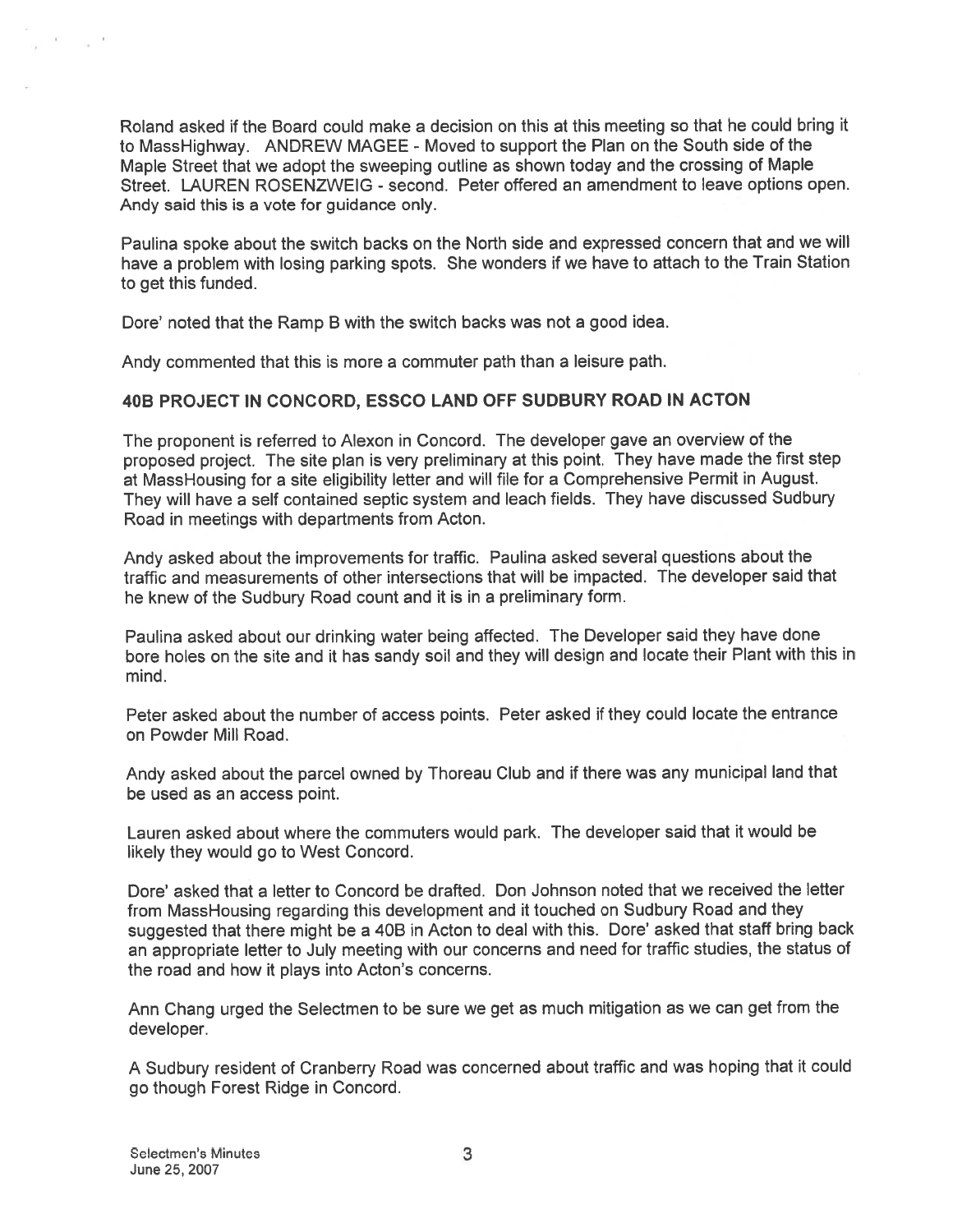#### SELECTMEN'S BUSINESS

#### BRUCE FREEMAN RAIL TRAIL, DECISIONS FOR 25% DESIGN

Roland Bartl said they are trying to wrap up the 10% and move forward toward the 25% Design. The meeting for the Design was positive. Many questioned the crossing of 2A.

Roland wanted to know if this plan is generally acceptable to the Board and to be sure he is looking at the right issues with regard to Rex Lumber.

Bridge — Dore' Peter, Lauren are in favor but wanted it to look better and that the height would be acceptable. She agreed that we need side walks from Davis Road and felt we should talk to MassHighway as <sup>a</sup> separate issue. Andy is also in favor of the Bridge. Andy was concerned about aesthesis. Dore' wanted the spur to Morrison and Veterans field. Peter asked about the location of the Spur in relation to Powers Gallery and Morrison Farm. Lauren supports the Veterans Field spur.

Andy wanted the pedestrian path-only to Morrison Farm. He felt if we do build <sup>a</sup> bike path and bridge to Morrison Farm we are inviting them to ride through the Farm instead of walking through the land. On the spurs he agrees with Veteran's Field choice.

Roland asked about the warning beacons for street crossings and how it works. It is <sup>a</sup> new idea and it only goes on when motion is detected on the rail trail. It will alert drivers and the cars to come to <sup>a</sup> complete stop when they are flashing. TOWN MANAGER SEARCH

Dore' spoke about the Search Committee observers for the screening committee. Dore' is withdrawing his memo.

#### SIDEWALK COMMITTEE

Paulina asked for approval for the members they have chosen. Paulina said that they had many qualified applicants. She tried to ge<sup>t</sup> variety of members for this committee.

Paulina also asked for feed back on the Charter she wrote. The term is 3 yrs.

PAULINA KNIBBE - Moved to appoint the members as listed. LAUREN ROSENZWEIG second. UNANIMOUS VOTE

#### JONES FIELD RESERVED PARKING PROGRAM EXTENSION

Lauren said the neighborhood had not made any comments with regard to the extension. ANDREW MAGEE — Moved to continue program as outlined for another year LAUREN ROSENZWEIG - second, UNANIMOUS VOTE

#### SITE DEVELOPMENT PLAN #0211913-388, 60 POWDERMILL ROAD, CASH SECURITY

Staff recommendation is that we deny. ANDREW MAGEE — Moved to deny the request. LAUREN ROSENZWEIG - second. UNANIMOUS VOTE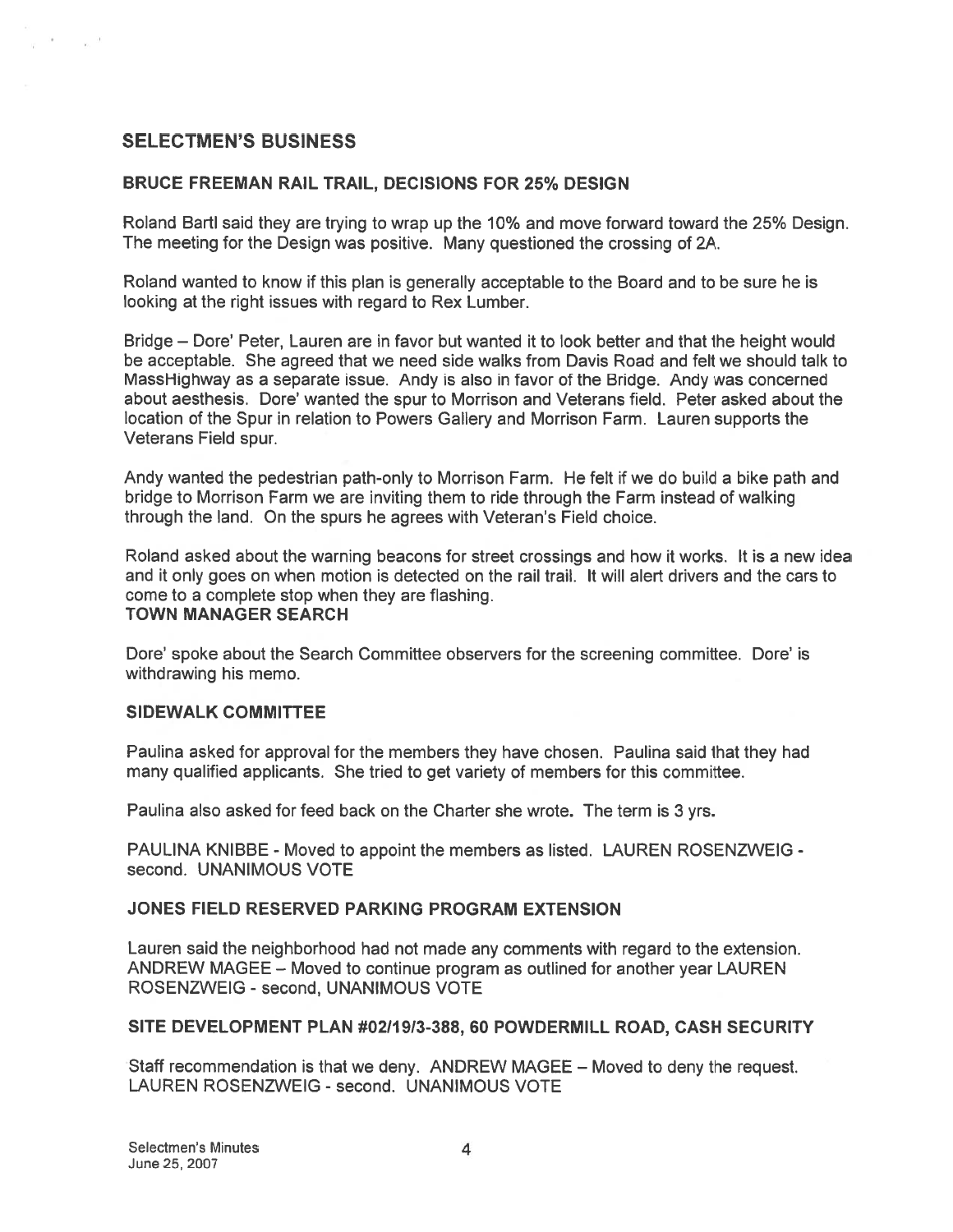#### FY08 REAPPOINTMENT LIST

Peter Berry wanted to amend the Reappointment List as follows: Historical Commission William Dickinson, to be <sup>a</sup> Full Member

Frank Calore reappointed as <sup>a</sup> full member on Recreation Commission

PAULINA KNIBBE — Moved to accep<sup>t</sup> the Amendments as proposed by Peter. LAUREN ROSENZWEIG — second. UNANIMOUS VOTE

#### ALG UPDATE

 $\infty$  and  $\infty$ 

Dore' updated the Board on the proposed ALG schedule for the upcoming season. Dote' outlined the items discussed at the last meeting. Staff was asked to pu<sup>t</sup> the meetings on the agenda for the Selectmen

#### FITCHBURG COMMUTER RAIL LINE

Dore' updated the Board on issues that were discussed at the last meeting.

#### BANNER REQUEST, MASSACHUSETTS AVENUE AT SPRUCE STREET

The Board asked if <sup>a</sup> banner space was open to accommodate this request. The Board discussed setting <sup>a</sup> precedent of public use of Banner locations. Dore' said the Board could approve this reques<sup>t</sup> as we have an opening at the time they want to hang the banner. Lauren said she was supportive for one week if <sup>a</sup> slot is open. LAUREN ROSENZWEIG — Moved to approve. PETER BERRY -second. UNANIMOUS VOTE

Paulina suggested we find another location for addressing returning soldiers. Dote' noted it should be for military returning from Combat Theaters.

Andy said it should be for returning servicemen.

Staff was charged to develop <sup>a</sup> policy and find <sup>a</sup> <sup>p</sup>lace to hang banners. Staff was also asked to look into fees that could be charged for hanging the banners.

#### CONSERVATION RESTRICTION, WOODLANDS AT LAUREL HILL

Andy outlined the Conservation Restriction. Andy discussed the changes to the restriction.

Approve with condition that Town Counsel ge<sup>t</sup> more comfortable with the changes

#### OTHER BUSINESS

Peter reported on the Wireless committee. The Committee may not be able to meet the deadline. They will also need legal monies.

Dore' noted that we need to settle on <sup>a</sup> date for the Fall Special Meeting.

Lauren updated the Board on Method Machine Tools. Kristen Alexander is working with the State with regard to the tax incentives.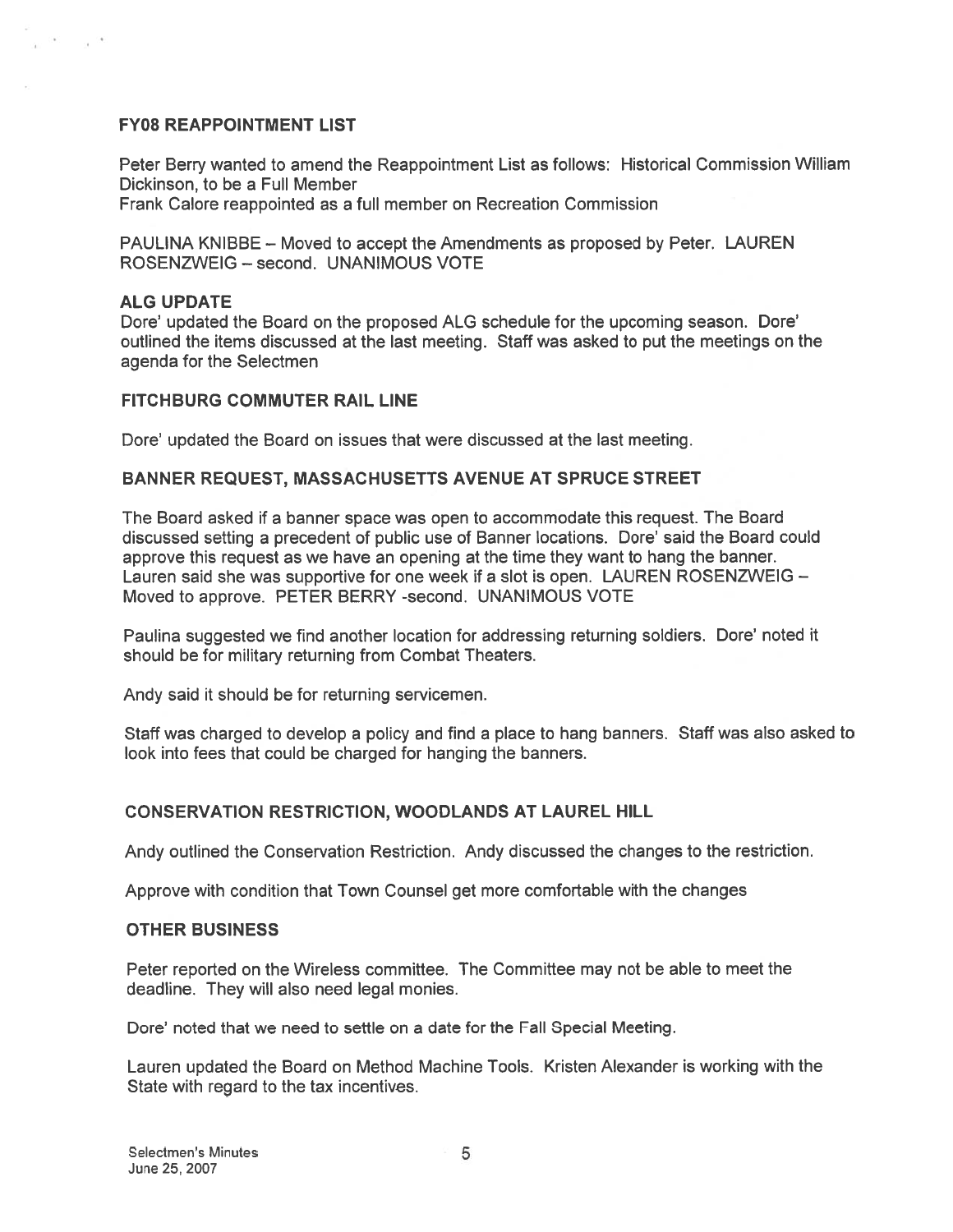Lauren updated the Board on the Shuttle Bus meeting. Acton is in <sup>a</sup> study and will find out what the study says about Acton and if we have the right mix for having <sup>a</sup> shuttle, as well as other funding sources that might be available.

Andy reported on Water Resources Advisory Committee meeting. They have received only one proposal for the capacity study. They have scheduled the meeting with DEP to approve the methodology and we should have <sup>a</sup> report rather quickly.

Andy spoke with Jim Deming to discuss the sidewalks on Main Street. Andy thinks we may have the ability to make some safety changes as well as aesthetic changes. Work on Water District lands may require their Town Meeting

Both Lauren and Paulina wanted to have the construction begun this year.

Staff was asked it the project doesn't go through are there other projects that may be built. John will contact Staff to review the list for any possible sidewalks that could be begun.

#### CONSENT AGENDA

Peter asked to hold item 16, June 4 Minutes.

PAULA KNIBBE — Moved to hold. LAUREN ROSENZWEIG — second. UNANIMOUS VOTE

LAUREN ROSENZWEIG — Moved to accept the Consent Agenda as amended in the extra info mail. ANDREW MAGEE- second. UNANIMOUS VOTE

#### TOWN MANAGER'S REPORT

Don asked it we could find another Bankrupcy Attorney to help with the Grace Suit, once the current Attorney finished the work he was doing currently

#### EXECUTIVE SESSION

OMA4AMfr

 $UNAVMM \n $Haurun. A Koulombu$$ </u>

 $8/13/07$ 

**Date**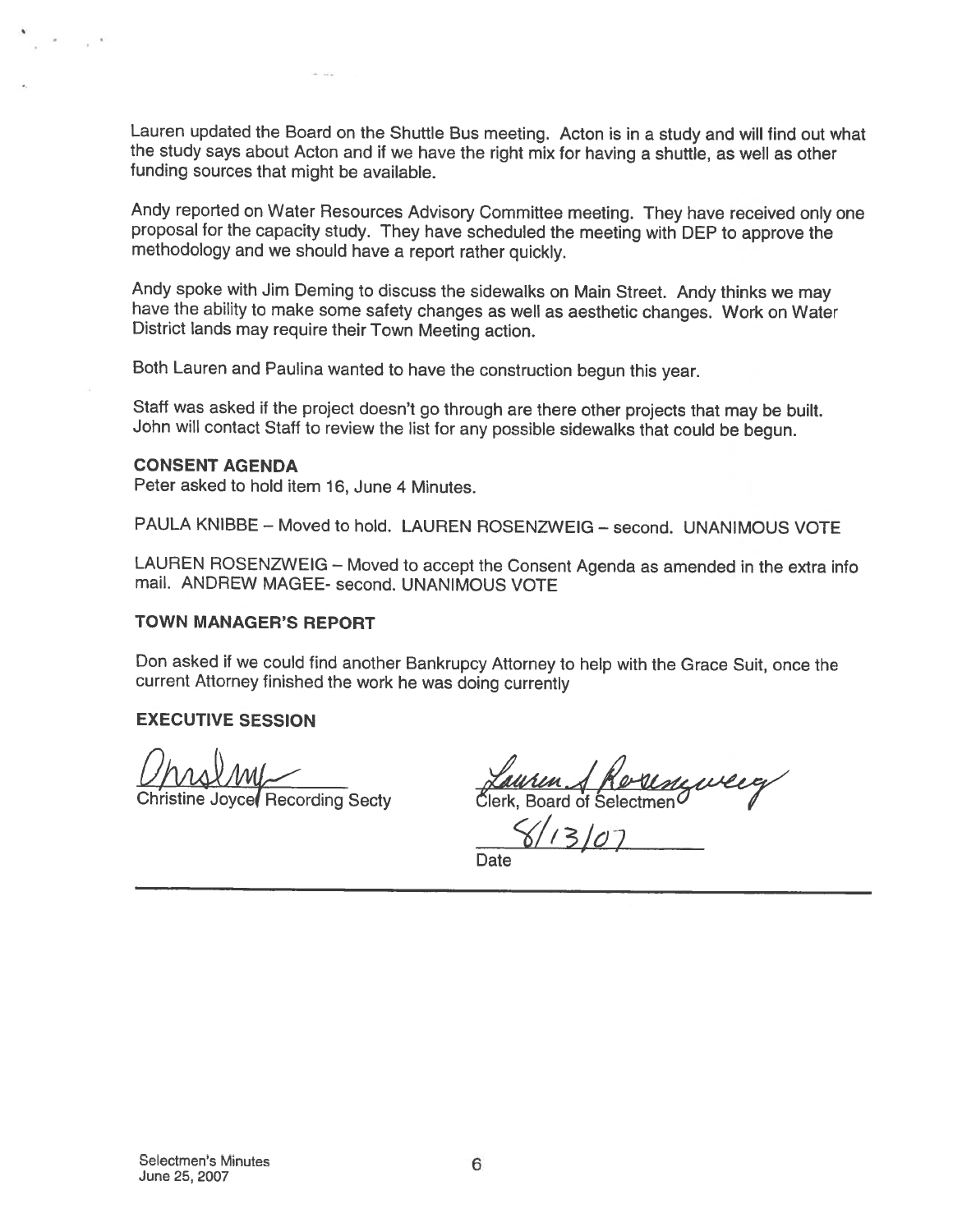# BOARD OF SELECTMEN & SEWER COMMISSIONERS' MEETING AGENDA

# SPECIAL EXECUTIVE SESSION 6:00 P.M.

Francis Faulkner Meeting Room, Town Hall June 25, 2007 7:00 PM

## I. CITIZENS' CONCERNS

 $\epsilon = -\frac{1}{2}$ 

### II. PUBLIC HEARINGS AND APPOINTMENTS

- 1. 7:02 OPERATIONAL MINUTE The Town Manager will provide <sup>a</sup> brief repor<sup>t</sup> on topics of interest.
- 2. 7:30 OVERSIGHT MEETING, ACTON COMMUNITY HOUSING CORPORATION Enclosed please find Materials in the subject regard, for Board consideration.
- 3. 7:45 ASSABET RIVER RAIL TRAIL (ARRT), CONCEPTUAL DESIGNS FOR CROSSING THE COMMUTER RAIL LINE. Enclosed please find materials in the subject regard, for Board consideration.
- 4. 8:15 40B PROJECT IN CONCORD, ESSCO LAND, OFF SUDBURY ROAD IN ACTON

Enclosed please find materials in the subject regard, for Board consideration.

## **III. SELECTMEN'S BUSINESS**

- 5. BRUCE FREEMAN RAIL TRAIL, DECISIONS FOR 25% DESIGN Enclosed please find materials in the subject regard, for Board consideration.
- 6. TOWN MANAGER SEARCH Enclosed please find materials in the subject regard, for Board consideration.
- 7. SIDE WALK COMMITTEE FORMATION UPDATE Selectman Knibbe will update the Board in the subject regard.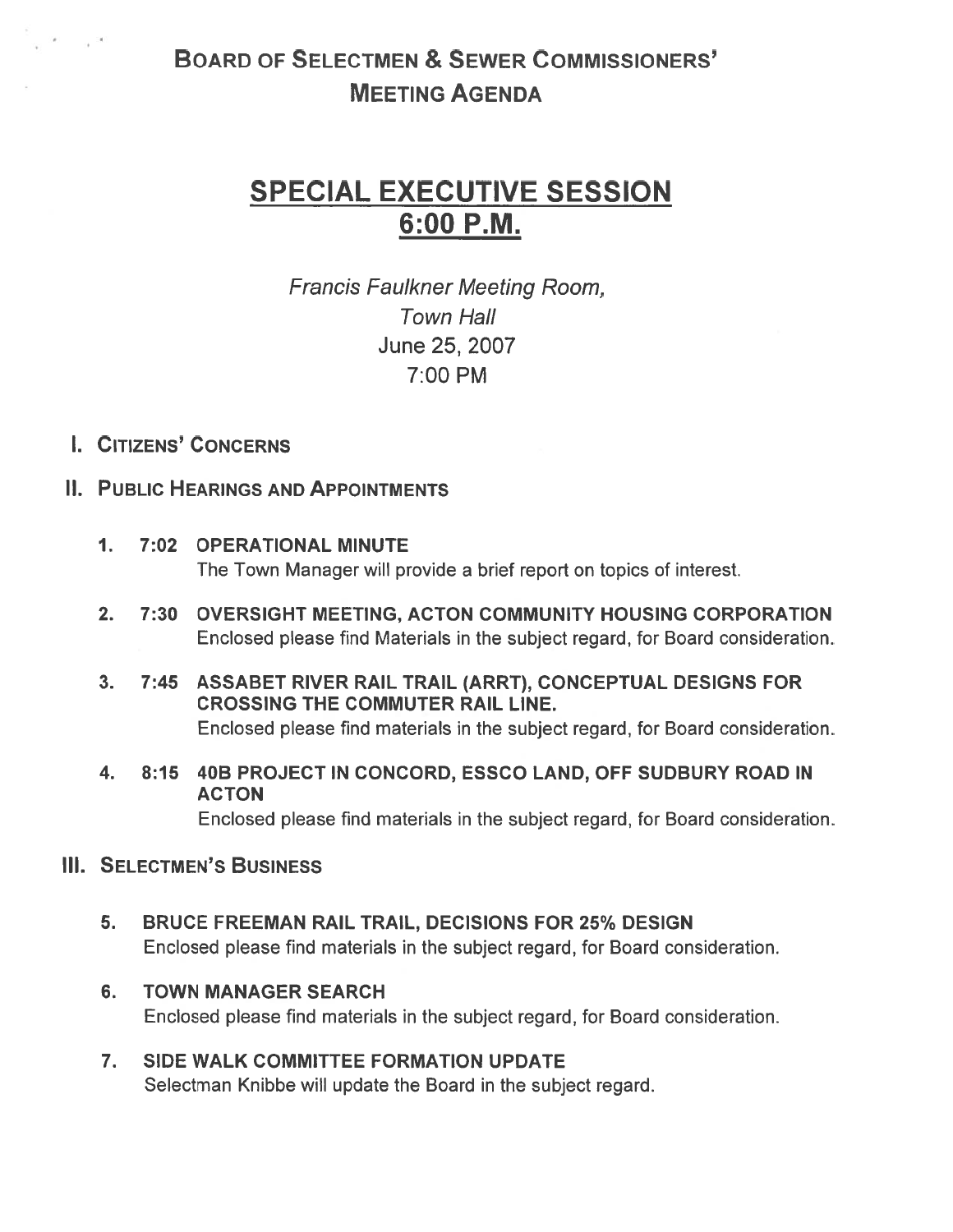## 8. JONES FIELD RESERVED PARKING, PROGRAM EXTENSION Enclosed please find materials in the subject regard, for Board consideration.

9. SITE DEVELOPMENT PLAN #02119103-388, 60 POWDER MILL ROAD, CASH **SECURITY** 

Enclosed please find materials in the subject regard, for Board consideration.

10. FY08 REAPPOINTMENT LIST Enclosed please find materials in the subject regard, for Board consideration.

#### 11. ALG UPDATE

Enclosed please find materials in the subject regard, for Board consideration.

### 12. FITCHBURG COMMUTER RAIL LINE

Chairman Hunter will address the enclosed materials.

- 13. BANNER REQUEST, MASSACHUSETTS AVENUE AT SPRUCE STREET Enclosed please find materials in the subject regard, for Board consideration.
- 14. CONSERVATION RESTRICTION, WOODLANDS AT LAUREL HILL Enclosed please find materials in the subject regard, for Board consideration.

#### 15. OTHER BUSINESS

## IV. CONSENT AGENDA

#### 16. ACCEPT MINUTES

Enclosed please find Regular and Executive Session Minutes of April 23, 2007, and, Regular and Executive Session Minutes of June 11, 2007 and the Regular Minutes of June 4, 2007 for Board consideration.

- 17. DISCLOSURE REQUEST, ANNE FORBES, HISTORIC DISTRICT COMMISSION Enclosed please find materials in the subject regard, for Board consideration.
- 18. OBSOLETE MATERIALS DISPOSAL, ACTON MEMORIAL LIBRARY Enclosed please find materials in the subject regard, for Board consideration.

## 19. ONE DAY LIQUOR LICENSE, NARA PARK

Enclosed please find <sup>a</sup> reques<sup>t</sup> for <sup>a</sup> One-Day-Liquor License from Brontes Technologies, <sup>a</sup> 3M Company, for <sup>a</sup> company Barbecue, on June 30, 2007, for Board consideration.

## 20. FAIR LICENSE, ACTON LIONS CLUB

Enclosed please find <sup>a</sup> reques<sup>t</sup> for <sup>a</sup> Fair License for the Acton Lions Club Fair, August 22-26, for Board consideration.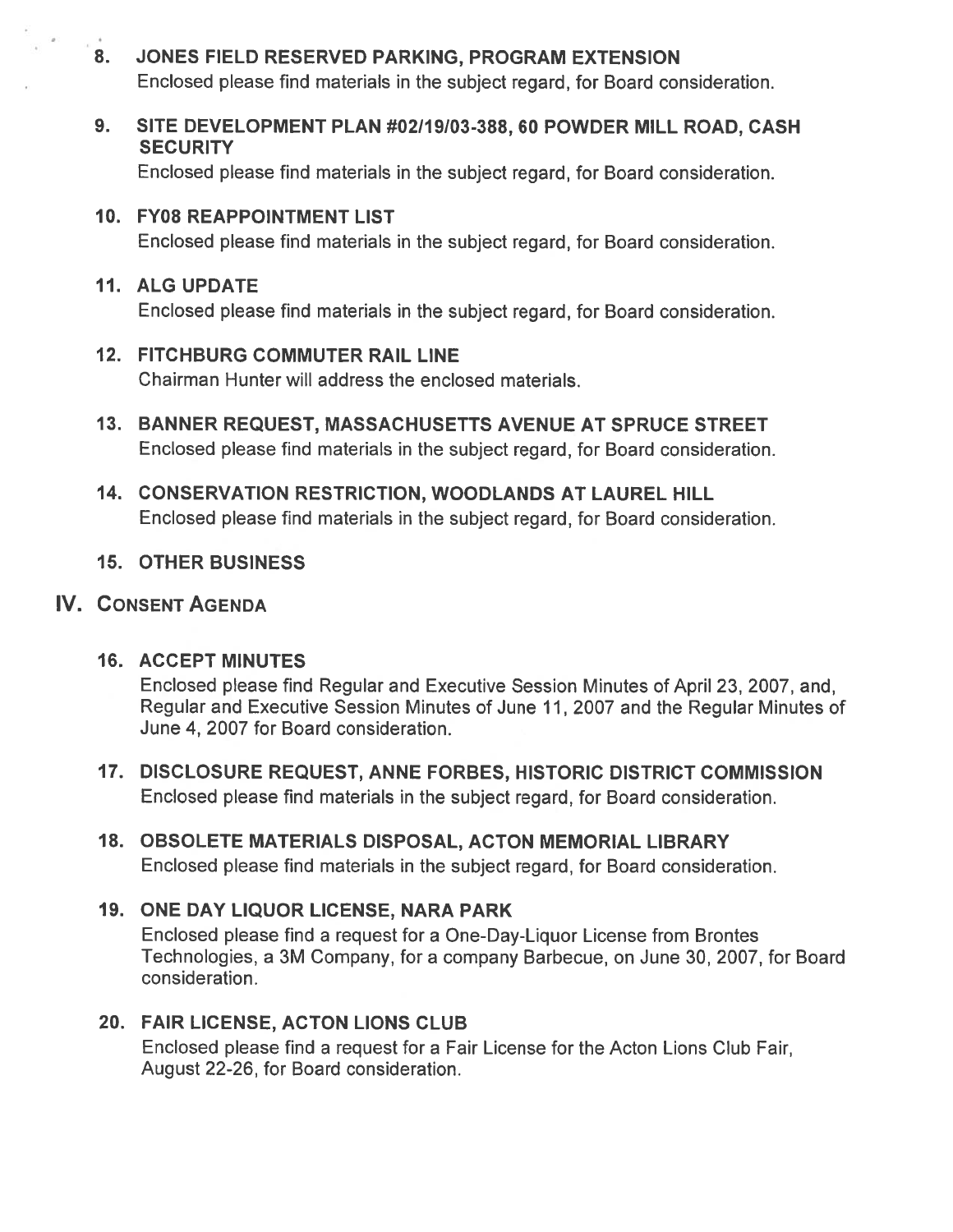#### 21. ACCEPT GIFT, CITIZENS' LIBRARY

Enclosed <sup>p</sup>lease find <sup>a</sup> <sup>g</sup>ift of \$85.00 from the Citizens' Library Auxiliary for an annual pass to the Fruitland's Museum in Harvard, for Board consideration.

## 22. ACCEPT GIFT, MUNICIPAL PROPERTIES

Enclosed please find <sup>a</sup> gift of \$769.00 from the Acton Garden Club to be used for plantings on the Town Common and at the Public Safety Building, for Board consideration.

## 23. ACCEPT GIFT, RECREATION COMMISSION

Enclosed please find <sup>a</sup> gift of \$50.00 from Acton Medical Associates to be used to suppor<sup>t</sup> the Summer Concert Series at NARA Park, for Board consideration.

## 24. ACCEPT GIFT, RECREATION COMMISSION

Enclosed please find <sup>a</sup> gift of \$50.00 from Animal Emergency Care to be used to suppor<sup>t</sup> the Summer Concert Series at NARA Park, for Board consideration.

## 25. ACCEPT GIFT, RECREATION COMMISSION

Enclosed please find <sup>a</sup> gift of \$50.00 from the law office of Christine Morgan, to be used to suppor<sup>t</sup> the Summer Concert Series at NARA Park, for Board consideration.

## 26. ACCEPT GIFT, RECREATION COMMISSION

Enclosed <sup>p</sup>lease find <sup>a</sup> <sup>g</sup>ift of \$1 00.00 from AAA Southern New England, to be used to suppor<sup>t</sup> the Summer Concert Series at NARA Park, for Board consideration.

## 27. ACCEPT GIFT, RECREATION COMMISSION

Enclosed please find <sup>a</sup> gift of \$500.00 from Workers Credit Union, to be used to suppor<sup>t</sup> the Summer Concert Series at NARA Park, for Board consideration.

## 28. ACCEPT GIFT, RECREATION COMMISSION

Enclosed please find <sup>a</sup> gift of \$50.00 from Joseph G. Perry Plumbing and Heating, to be used to suppor<sup>t</sup> the Summer Concert Series at NARA Park, for Board consideration.

## 29. ACCEPT GIFT, RECREATION COMMISSION

Enclosed please find <sup>a</sup> gift of \$200.00 from Mr. Matt Murphy for the Elm Street Lighting Project, for Board consideration.

## 30. ACCEPT GIFT, RECREATION COMMISSION

Enclosed <sup>p</sup>lease find <sup>a</sup> <sup>g</sup>ift of \$6,800.00 from David B. Hipsky, Thoughiforms Corporation Inc., of <sup>a</sup> new Bench at Jones Field, for Board consideration.

## 31. ACCEPT GIFT, ACTON POLICE DEPARTMENT

Enclosed <sup>p</sup>lease find an offer of complimentary routine and other services from Great Road Veterinary Hospital valued at approximately \$2,000 per year, for Board consideration.